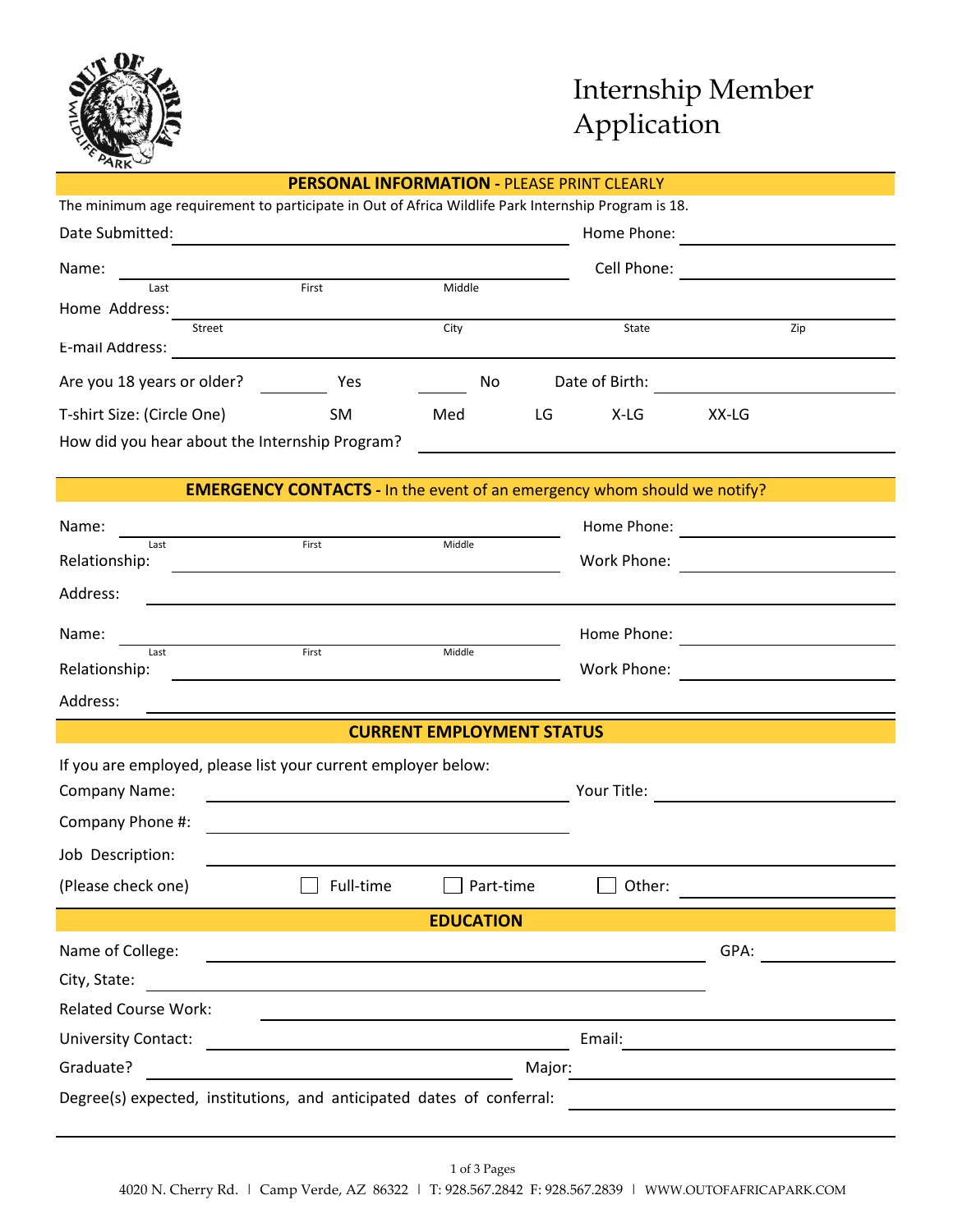| <b>AVAILABILITY</b> - Please indicate the time of day and months you are available to participate each week                                                                                                        |                                  |                                   |                                     |                                                 |                     |                                       |  |
|--------------------------------------------------------------------------------------------------------------------------------------------------------------------------------------------------------------------|----------------------------------|-----------------------------------|-------------------------------------|-------------------------------------------------|---------------------|---------------------------------------|--|
| Monday<br>Morning<br>Afternoon<br><b>College</b><br><b>MONTHS AVAILABLE</b>                                                                                                                                        | Tuesday<br>Morning<br>Afternoon  | Wednesday<br>Morning<br>Afternoon | Thursday<br>Morning<br>Afternoon    | Friday<br>$\Box$ Morning<br>Afternoon Afternoon | Saturday<br>Morning | Sunday<br>Morning<br><b>Afternoon</b> |  |
| $\Box$ January<br>$\Box$ July                                                                                                                                                                                      | $\Box$ February<br>$\Box$ August | March<br>$\sqcup$ September       | $\Box$ April<br>$\lrcorner$ October | May<br>$\Box$ November                          | l June<br>December  |                                       |  |
| Internship Application Deadlines: March 1st for Summer Internship (May-Aug), July 1st for Fall Internship (Sept-Dec),<br>Nov 1st for Spring Internship (Jan-Apr). Please indicate if additional months are needed: |                                  |                                   |                                     |                                                 |                     |                                       |  |
| Additional month(s) requested:                                                                                                                                                                                     |                                  |                                   |                                     |                                                 |                     |                                       |  |
| Exceptions / Restrictions:                                                                                                                                                                                         |                                  |                                   |                                     |                                                 |                     |                                       |  |

### **INTERNSHIP QUESTIONS** - Please attach a separate page with your responses

- 1) Why are you interested in an internship at Out of Africa Wildlife Park?
- 2) Do you have any previous related experience?
- 3) Please describe your college institutions requirements for academic credit?
- 4) How did you hear about Out of Africa Wildlife Park's Internship Program?
- 5) What would make you a strong candidate for this position?

## **BACKGROUND INFORMATION** - This is required to conduct background check on all intern applicants

| Print Name:                                                         |               |       |                     |                |
|---------------------------------------------------------------------|---------------|-------|---------------------|----------------|
| Last                                                                |               | First | Middle              | Maiden         |
| <b>Current Address:</b>                                             |               |       |                     |                |
|                                                                     | <b>Street</b> | City  |                     | State/Zip      |
| <b>Previous Address:</b>                                            |               |       |                     |                |
|                                                                     | Street        | City  |                     | State/Zip      |
| <b>Social Security Number:</b>                                      |               |       | Date of Birth:      |                |
|                                                                     |               |       |                     |                |
| Telephone Number:                                                   |               |       | Gender (circle one) | Male<br>Female |
| Have you ever been known by another name?                           |               |       |                     |                |
| Have you ever been convicted of a crime? (circle one)               |               | Yes   | No                  |                |
| If yes, please explain:                                             |               |       |                     |                |
|                                                                     |               |       |                     |                |
| Have you ever been dismissed from a volunteer program? (circle one) |               |       | <b>Yes</b><br>No    |                |
| If yes, please explain:                                             |               |       |                     |                |